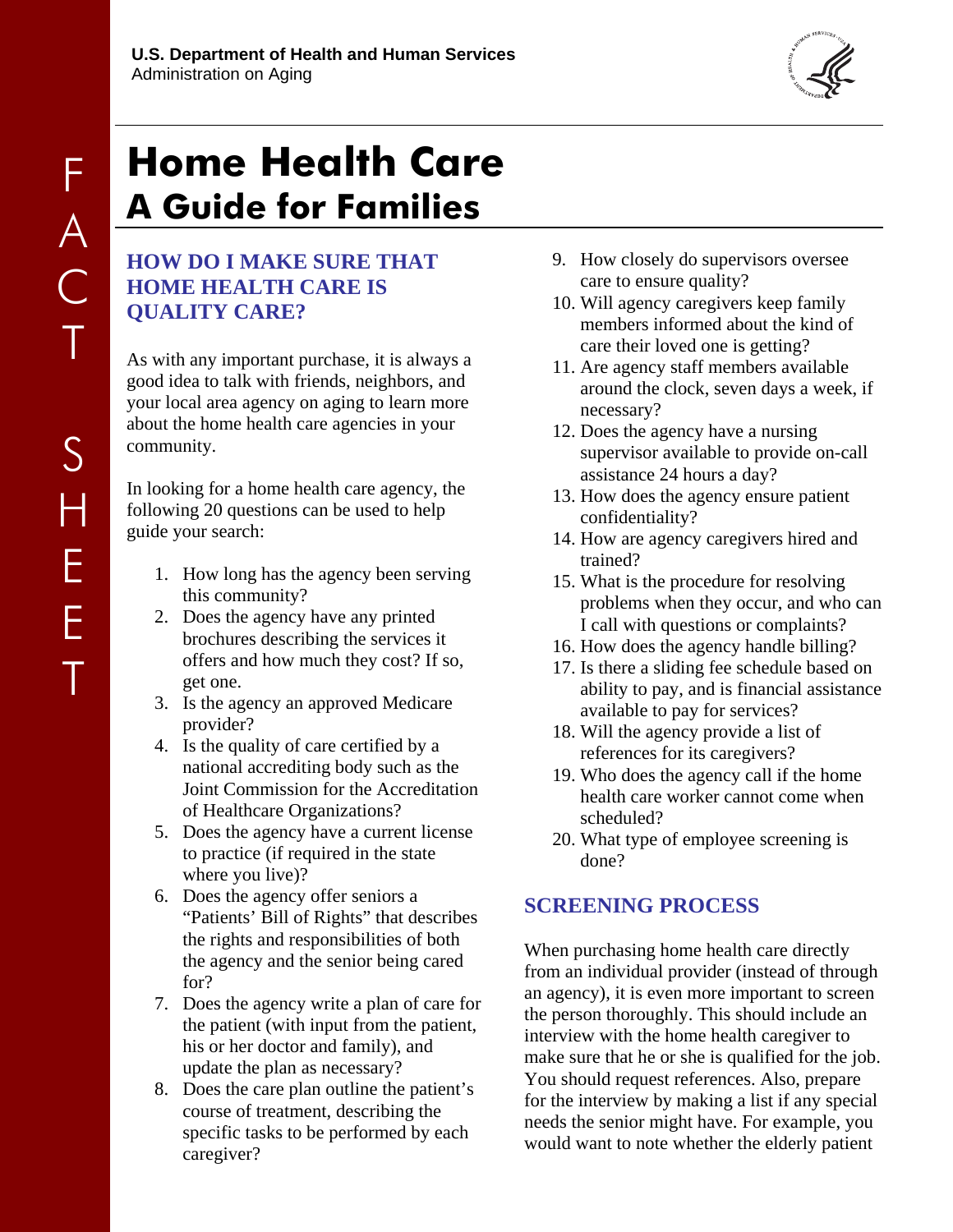needs help getting into or out of a wheelchair. Clearly, if this is the case, the home health caregiver must be able to provide that assistance. The screening process will go easier if you have a better idea of what you are looking for first.

Another thing to remember is that it always helps to look ahead, anticipate changing needs, and have a backup plan for special situations. Since every employee occasionally needs time off (or a vacation), it is unrealistic to assume that one home health care worker will always be around to provide care. Seniors or family members who hire home health workers directly may want to consider interviewing a second part-time or on-call person who can be available when the primary caregiver cannot be. Calling an agency for temporary respite care also may help to solve this problem (see the Respite Care fact sheet for more information about these services).

In any event, whether you arrange for home health care through an agency or hire an independent home health care aide on an individual basis, it helps to spend some time preparing for the person who will be doing the work. Ideally, you could spend a day with him or her, before the job formally begins, to discuss what will be involved in the daily routine. If nothing else, tell the home health care provider (both verbally and in writing) the following things that he or she should know about the senior:

- Illnesses/injuries, and signs of an emergency medical situation
- Likes and dislikes
- Medications, and how and when they should be taken
- Need for dentures, eyeglasses, canes, walkers, etc.
- Possible behavior problems and how best to deal with them
- Problems getting around (in or out of a wheelchair, for example, or trouble walking)
- Special diets or nutritional needs
- Therapeutic exercises.

In addition, you should give the home health care provider more information about:

- Clothing the senior may need (if/when it gets too hot or too cold)
- How you can be contacted (and who else should be contacted in an emergency)
- How to find and use medical supplies and medications
- When to lock up the apartment/house and where to find the keys
- Where to find food, cooking utensils, and serving items
- Where to find cleaning supplies
- Where to find light bulbs and flash lights, and where the fuse box is located (in case of a power failure)
- Where to find the washer, dryer, and other household appliances (as well as instructions for how to use them).

### **A WORD OF CAUTION . . .**

Although most states require that home health care agencies perform criminal background checks on their workers and carefully screen job applicants for these positions, the actual regulations will vary depending on where you live. Therefore, before contacting a home health care agency, you may want to call your local area agency on aging or department of public health to learn what laws apply in your state.

#### **HOW CAN I PAY FOR HOME HEALTH CARE?**

The cost of home health care varies across states and within states. In addition, costs will fluctuate depending on the type of health care professional required. Home care services can be paid for directly by the patient and his or her family members, or through a variety of public and private sources. Sources for home health